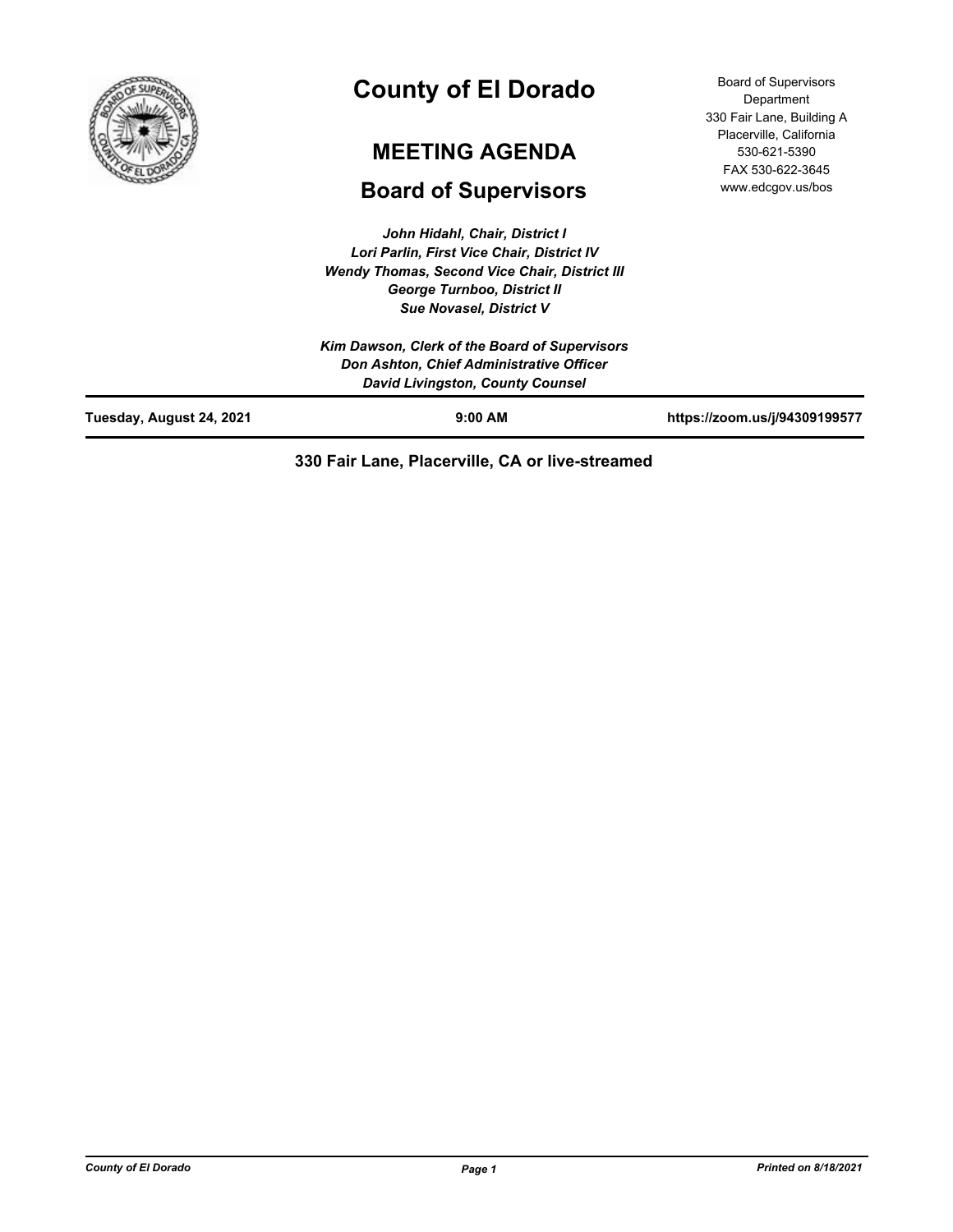**PUBLIC PARTICIPATION INSTRUCTIONS: In accordance with new guidance from the California Department of Public Health, the meeting will be open to the public. The meeting will continue to be live-streamed via Zoom and YouTube.**

**Members of the public may address the Board in-person or via Zoom to make a public comment. Seating is limited and available on a first-come, first-served basis. The public should call into 530-621-7603 or 530-621-7610. The Meeting ID is 943 0919 9577. Please note you will not be able to join the live-stream until the posted meeting start time.**

**To observe the live stream of the Board of Supervisors meeting go to https://zoom.us/j/94309199577.**

**To observe the Board of Supervisors meetings via YouTube, click https://www.youtube.com/channel/UCUMjDk3NUltZJrpw2CL7Zkg.**

**If you are joining the meeting via zoom and wish to make a comment on an item, press the "raise a hand" button. If you are joining the meeting by phone, press \*9 to indicate a desire to make a comment. Speakers will be limited to 3 minutes.**

**By participating in this meeting, you acknowledge that you are being recorded. If you choose not to observe the Board of Supervisors meeting but wish to make a comment on a specific agenda item, please submit your comment via email by 4:00 p.m. on the Monday prior to the Board meeting. Please submit your comment to the Clerk of the Board at edc.cob@edcgov.us. Your comment will be placed into the record and forwarded to the Board of Supervisors.**

**The Clerk of the Board is here to assist you, please call 530-621-5390 if you need any assistance with the above directions to access the meeting or if you would like to participate in the meeting from a conference room at the Government Center in Bldg. A**

> **Vision Statement Safe, healthy and vibrant communities, respecting our natural resources and historical heritage**

**This institution is an equal opportunity provider and employer.**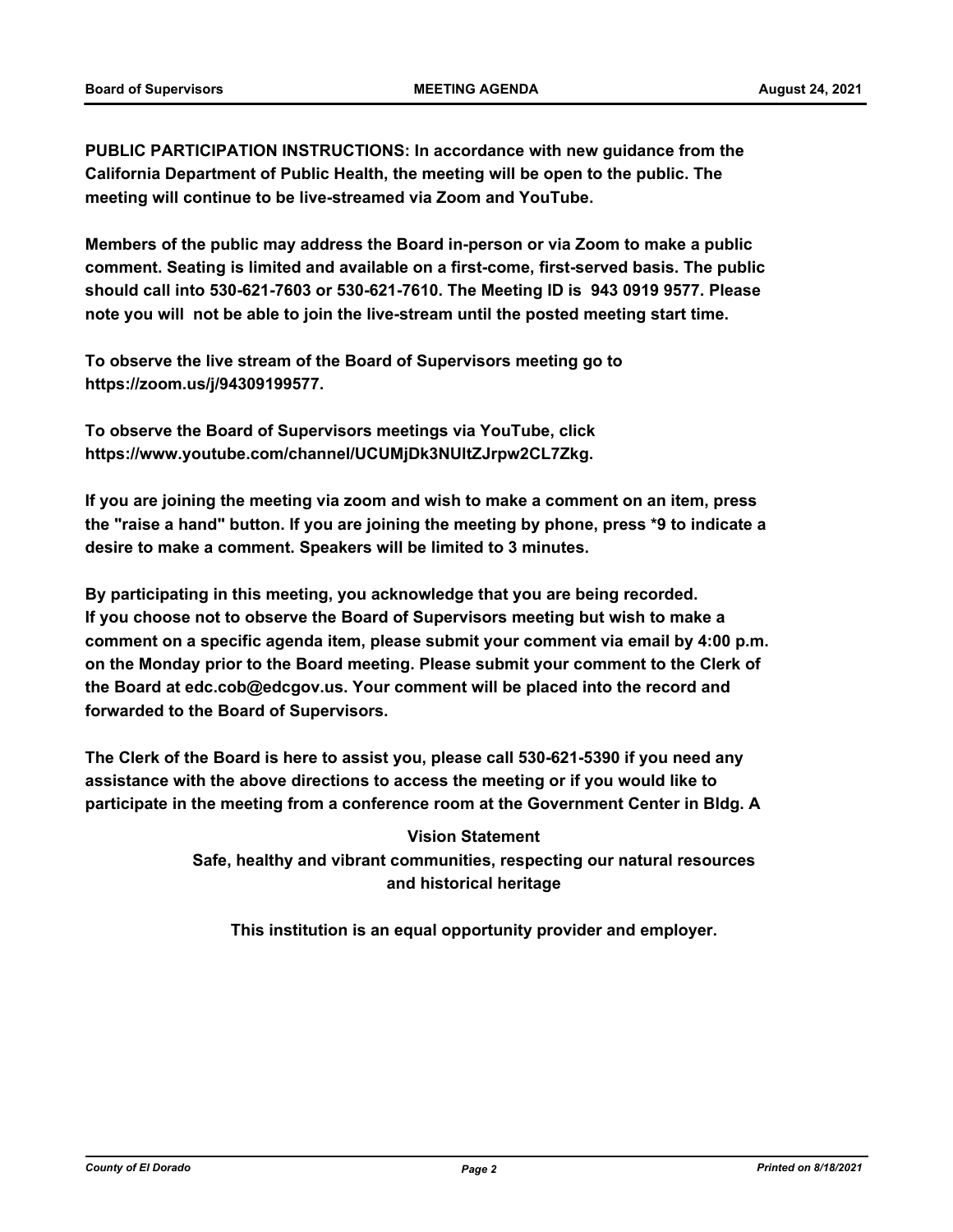Live Web Streaming and archiving of most Board of Supervisors meeting videos, all meeting agendas, supplemental materials and meeting minutes are available on the internet at: http://eldorado.legistar.com/Calendar.aspx

The County of El Dorado is committed to ensuring that persons with disabilities are provided the resources to participate in its public meetings. Please contact the office of the Clerk of the Board if you require accommodation at 530-621-5390 or via email, edc.cob@edcgov.us, preferably no less than 24 hours in advance of the meeting.

The Board of Supervisors is concerned that written information submitted to the Board the day of the Board meeting may not receive the attention it deserves. The Board Clerk cannot guarantee that any FAX, email, or mail received the day of the meeting will be delivered to the Board prior to action on the subject matter.

The Board meets simultaneously as the Board of Supervisors and the Board of Directors of the Air Quality Management District, In-Home Supportive Services, Public Housing Authority, Redevelopment Agency and other Special Districts.

For Purposes of the Brown Act § 54954.2 (a), the numbered items on this Agenda give a brief description of each item of business to be transacted or discussed. Recommendations of the staff, as shown, do not prevent the Board from taking other action.

Materials related to an item on this Agenda submitted to the Board of Supervisors after distribution of the agenda packet are available for inspection during normal business hours in the public viewing packet located in Building A, 330 Fair Lane, Placerville or in the Board Clerk's Office located at the same address. Such documents are also available on the Board of Supervisors' Meeting Agenda webpage subject to staff's ability to post the documents before the meeting.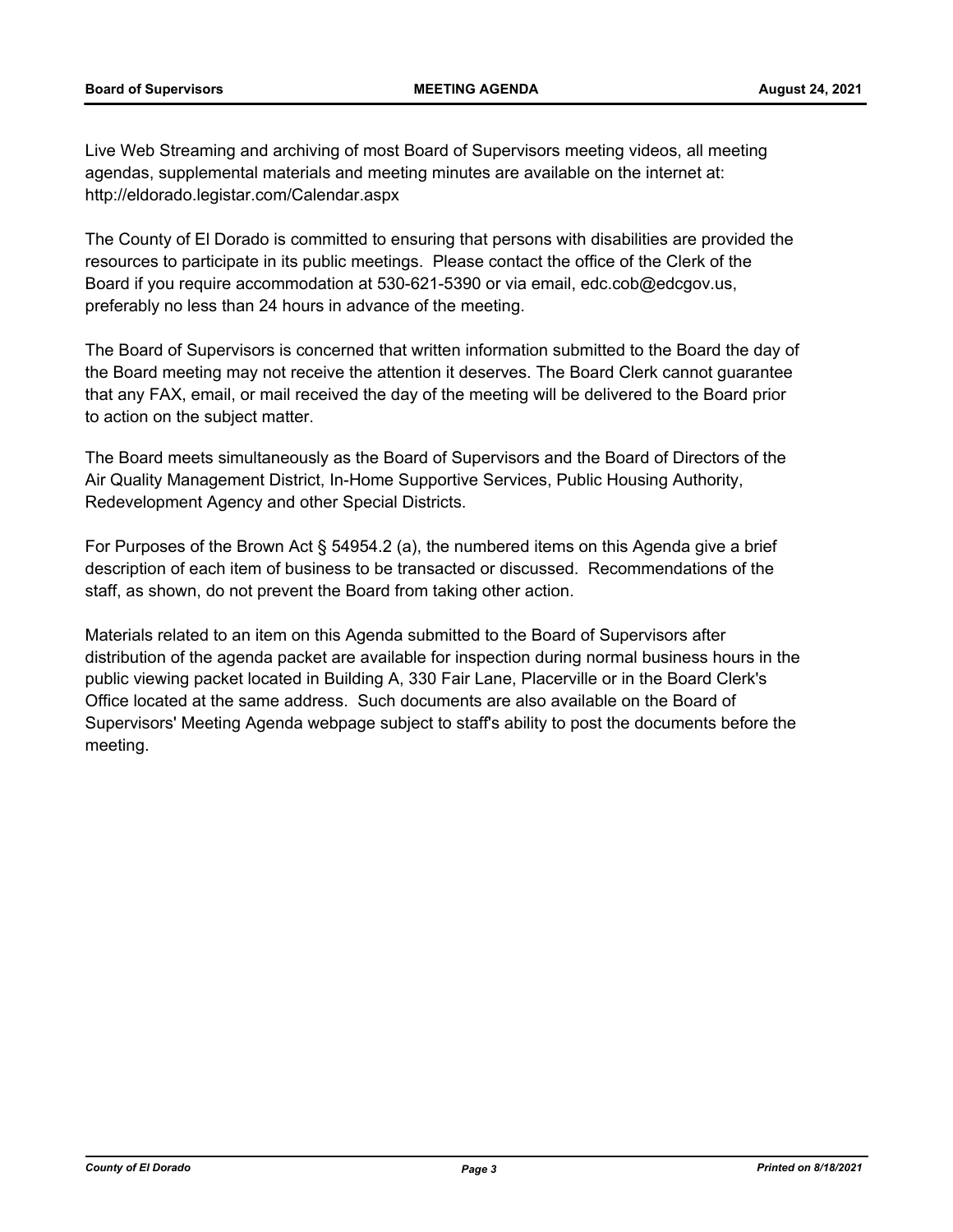#### **PROTOCOLS FOR PUBLIC COMMENT**

Public comment will be received at designated periods as called by the Board Chair.

Public comment on items scheduled for Closed Session will be received before the Board recesses to Closed Session.

Except with the consent of the Board, individuals shall be allowed to speak to an item only once.

On December 5, 2017, the Board adopted the following protocol relative to public comment periods. The Board adopted minor revisions to the protocol on March 16, 2021, incorporated herein:

Time for public input will be provided at every Board of Supervisors meeting. Individuals will have three minutes to address the Board. During noticed public hearings, individuals authorized by organizations to speak to organizational positions may request additional time, up to five minutes.

Public comment on certain agenda items designated and approved by the Board may be treated differently within specific time limits per speaker or a limit on the total amount of time designated for public comment. It is the intent of the Board that quasi-jurisdictional matters have additional flexibility depending on the nature of the issue. It is the practice of the Board to allocate 20 minutes for public comment during Open Forum and for each agenda item to be discussed.

Individual Board members may ask clarifying questions but will not engage in substantive dialogue with persons providing input to the Board.

If a person providing input to the Board creates a disruption by refusing to follow Board guidelines, the Chair of the Board may take the following actions:

Step 1. Request the person adhere to Board guidelines. If the person refuses, the Chair may turn off the speaker's microphone.

Step 2. If the disruption continues, the Chair may order a recess of the Board meeting.

Step 3. If the disruption continues, the Chair may order the removal of the person from the Board meeting.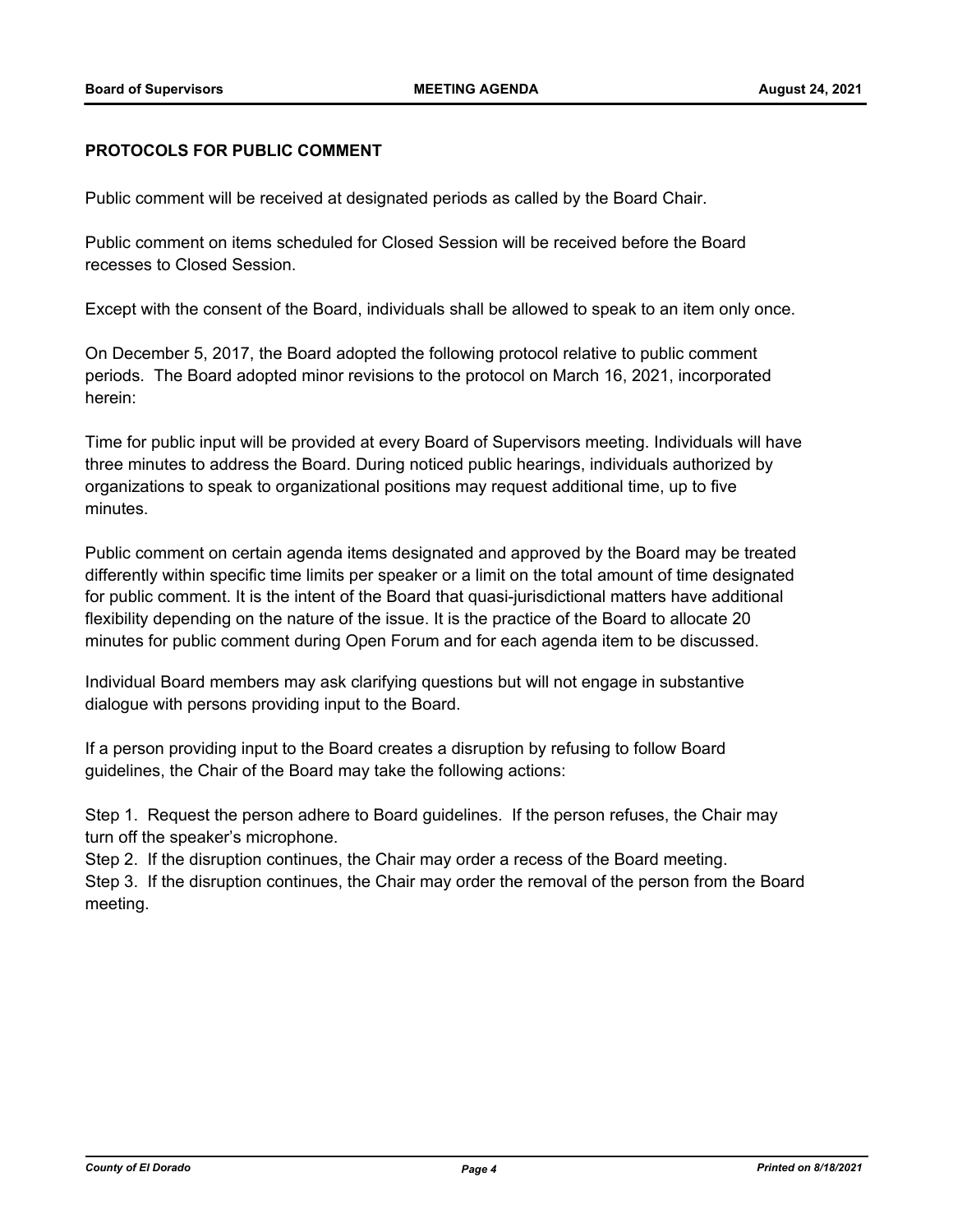### **9:00 A.M. - CALL TO ORDER**

#### **INVOCATION AND PLEDGE OF ALLEGIANCE TO THE FLAG**

#### **ADOPTION OF THE AGENDA AND APPROVAL OF CONSENT CALENDAR**

The Board may make any necessary additions, deletions or corrections to the agenda including moving items to or from the Consent Calendar and adopt the agenda and the Consent Calendar with one single vote. A Board member may request an item be removed from the Consent Calendar for discussion and separate Board action. At the appropriate time as called by the Board Chair, members of the public may make a comment on matters on the Consent Calendar prior to Board action.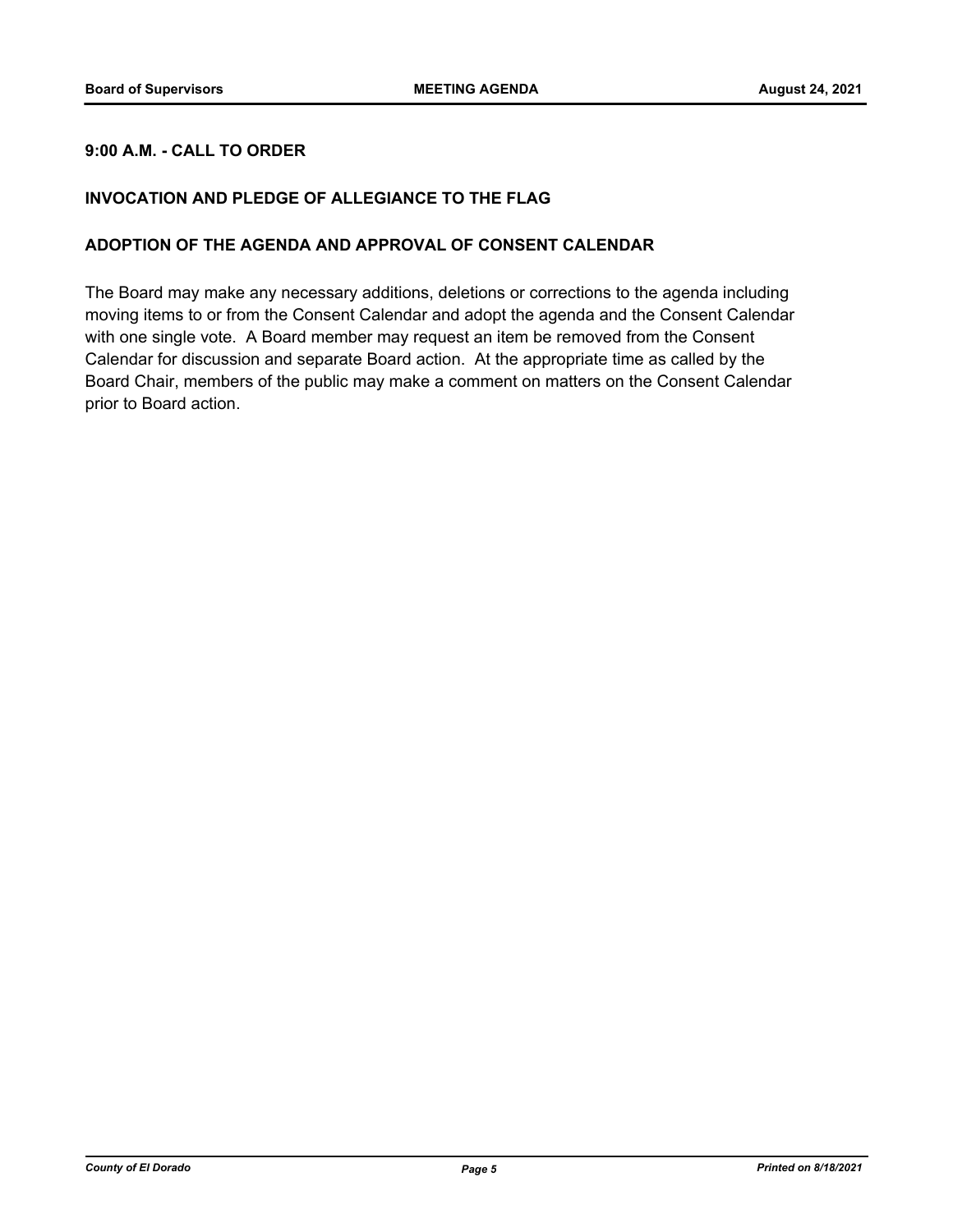#### **CONSENT CALENDAR**

**1.** [21-1361](http://eldorado.legistar.com/gateway.aspx?m=l&id=/matter.aspx?key=30256) Clerk of the Board recommending the Board Approve the Minutes from the regular meeting on August 10, 2021.

#### **GENERAL GOVERNMENT - CONSENT ITEMS**

**2.** [21-1197](http://eldorado.legistar.com/gateway.aspx?m=l&id=/matter.aspx?key=30092) Chief Administrative Office, Emergency Medical Services and Emergency Preparedness and Response Division, recommending the Board consider the following:

> 1) Make a finding that the work requires specialty skills and qualifications not expressly identified in County classification are involved in the performance of the work per Ordinance 5116, Title 3, Chapter 3.13, Section 3.13.030; and

> 2) Approve and authorize the Chair to execute agreement 5873 with California Tahoe Emergency Services Operations Authority for advanced life support ambulance operations services within County Service Area 3 (CSA 3) for the period beginning September 1, 2021 through August 31, 2031, with an option to exercise a five (5) year extension.

**FUNDING:** CSA 3 - Ambulance service fees and benefit assessment revenue.

**3.** [21-1228](http://eldorado.legistar.com/gateway.aspx?m=l&id=/matter.aspx?key=30123) Chief Administrative Office, Parks Division, recommending the Board consider the following pertaining to the Old Depot Bike Park: 1) Approve and adopt the Plans and Contract Documents and authorize the Chair to sign the Plans; and 2) Authorize advertisement for construction bids.

> **FUNDING:** California State Parks Statewide Parks Program Grant (Prop 68).

**4.** [21-1337](http://eldorado.legistar.com/gateway.aspx?m=l&id=/matter.aspx?key=30232) Chief Administrative Office recommending the Board approve a step increase from Step 2 to Step 3 for Kimberly Dawson, Clerk of the Board of Supervisors, increasing her salary from \$7,846.80 to \$8,238.53 per month, effective August 28, 2021.

#### **FUNDING:** General Fund

**5.** [21-1341](http://eldorado.legistar.com/gateway.aspx?m=l&id=/matter.aspx?key=30236) Clerk of the Board, based upon the recommendation of the El Dorado County Early Care and Education Planning Council, recommending the Board change the designation of Leslie Amato from Provider Representative to Community Representative - Joint Appointment.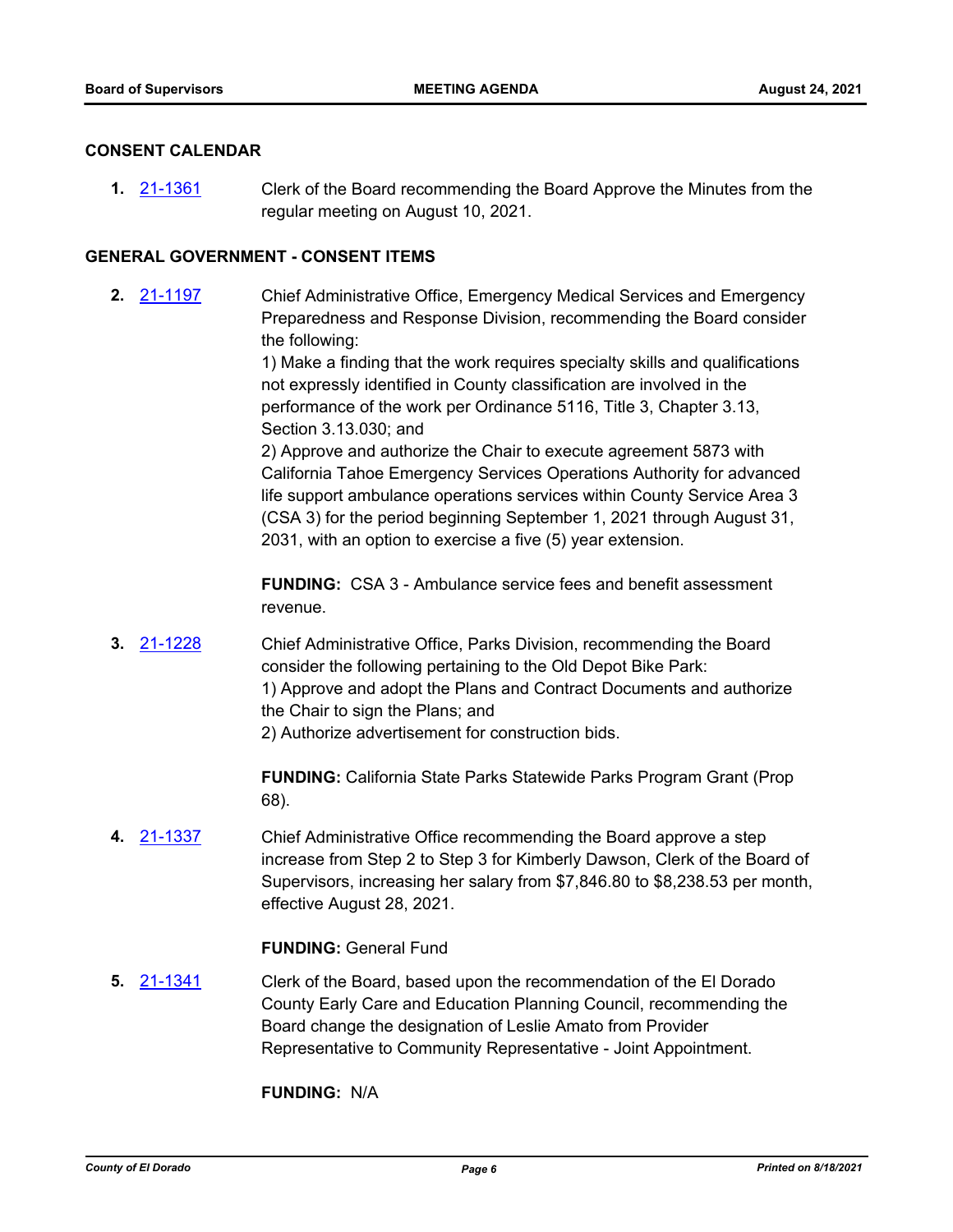**6.** [21-1363](http://eldorado.legistar.com/gateway.aspx?m=l&id=/matter.aspx?key=30258) Clerk of the Board in collaboration with the Chief Administrative Office recommending the Board approve the revisions to the Board Protocols in the El Dorado County Board of Supervisors Governance Handbook as directed at the July 16, 2021, Good Governance Workshop.

#### **FUNDING:** N/A

**7.** [21-1325](http://eldorado.legistar.com/gateway.aspx?m=l&id=/matter.aspx?key=30220) Human Resources Department recommending the Board approve and adopt the revised Chief Administrative Office department-specific class specification of Emergency Medical Services Specialist.

#### **FUNDING:** N/A

**8.** [21-1260](http://eldorado.legistar.com/gateway.aspx?m=l&id=/matter.aspx?key=30155) Human Resources Department recommending the Board: 1) Adopt and authorize the Chair to sign Resolution **103-2021** to approve, due to an upward reclassification, the deletion of 1.0 FTE Sr. Administrative Analyst allocation and addition of 1.0 FTE Administrative Analyst Supervisor allocation in the Health and Human Services Agency; and

2) Waive the requirement for filling the Administrative Analyst Supervisor position through a competitive examination process, allowing the current incumbent to be appointed to the position as provided for in Section 507.1.2 of the Personnel Rules.

**FUNDING:** Funded through Health and Human Services Agency Programs via the Indirect Cost Rate.

**9.** [21-1251](http://eldorado.legistar.com/gateway.aspx?m=l&id=/matter.aspx?key=30146) Information Technologies recommending the Board: 1) Approve Amendment II to Contract 3301 with Insight Public Sector for Microsoft Enterprise licenses and support, extending the service period from September 1, 2021 to August 31, 2024, and increasing compensation by \$2,100,000; 2) Approve the continued use piggyback agreement PSA-0001526 through the County of Riverside with Insight Public Sector; and 3) Execute Amendment II to Contract 3301.

# **FUNDING:** General Fund.

**10.** [21-1022](http://eldorado.legistar.com/gateway.aspx?m=l&id=/matter.aspx?key=29916) Treasurer-Tax Collector recommending the Board approve the El Dorado County 2021 Investment Policy with modifications, revisions and additions to the "Investments" section.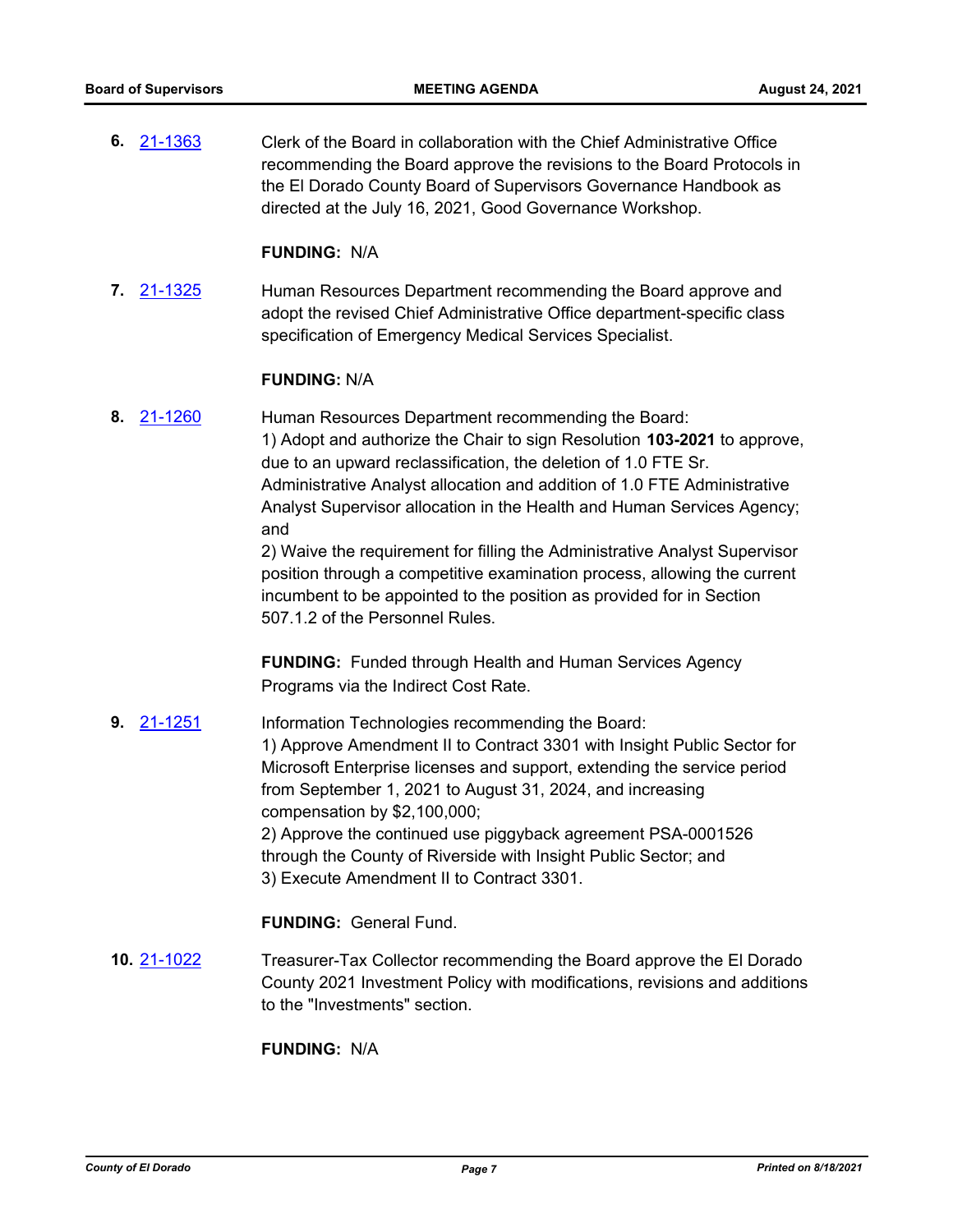**11.** [21-1074](http://eldorado.legistar.com/gateway.aspx?m=l&id=/matter.aspx?key=29968) Supervisor Thomas, member of the Abandoned Vehicle Abatement Service Joint Powers Authority, recommending the Board adopt and authorize the Chair to sign Resolution **103-2021** extending the sunset date to maintain the Abandoned Vehicle Abatement fee with the California Department of Motor Vehicles, which provides for the statutorily authorized one-dollar (\$1.00) vehicle registration fee. (4/5 vote required)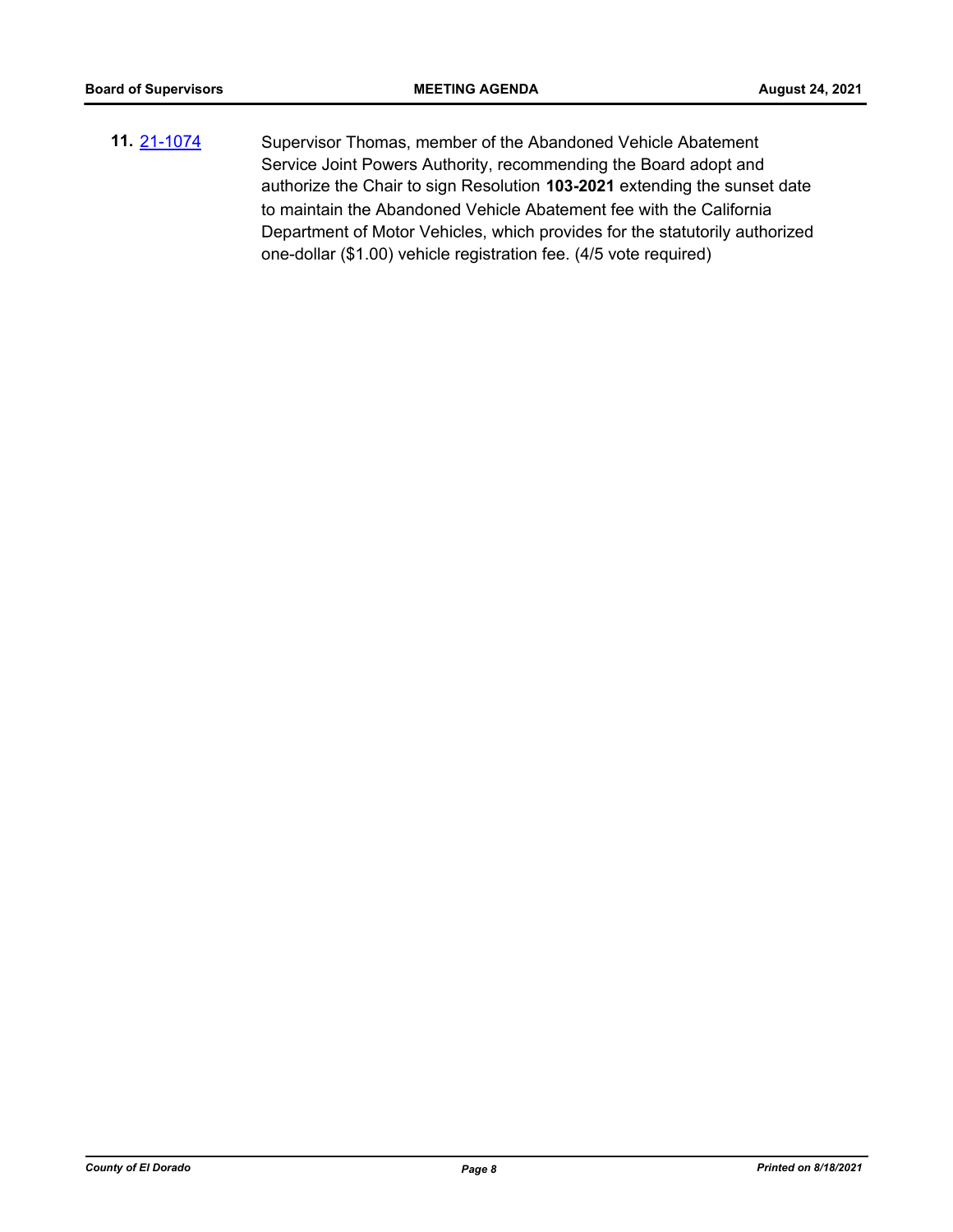#### **HEALTH AND HUMAN SERVICES - CONSENT ITEMS**

**12.** [21-1179](http://eldorado.legistar.com/gateway.aspx?m=l&id=/matter.aspx?key=30074) Health and Human Services Agency (HHSA) recommending the Board: 1) Make findings in accordance with County Ordinance 3.13.030 (E) that the work to be performed under Agreement 5860 with the California Mental Health Services Authority (CalMHSA) is in the public's best interest and another governmental entity or agency is involved in the performance of the work; 2) Approve and authorize the Chair to sign Agreement 5860 with CalMHSA to participate in the Statewide Prevention and Early Intervention Program for a maximum obligation of \$58,252.80, with a retroactive term of July 1, 2021 through June 30, 2022; and 3) Authorize the HHSA Director, or designee, to execute further documents relating to Agreement 5860, contingent upon County Counsel and Risk Management concurrence, including amendments which do not increase the maximum dollar amount or term of the Agreement. **FUNDING:** 100% Mental Health Services Act specifically the Prevention and Early Intervention Program. **13.** [21-1185](http://eldorado.legistar.com/gateway.aspx?m=l&id=/matter.aspx?key=30080) Health and Human Services Agency (HHSA) recommending the Board: 1) Authorize the submission of a grant application to the California Governor's Office of Emergency Services for the County Victim Services Program for Fiscal Years 2021-22 and 2022-23, for an estimated grant funding amount of \$159,395; 2) Approve and authorize the Chair and the HHSA Director to sign the Certification of Assurance of Compliance, and approve and authorize the Director of HHSA to also sign the Grant Subaward Face Sheet, as required by the grant; 3) Delegate authority to the HHSA Director to accept a funding award, if awarded, with all match being met by the subcontractor, contingent upon County Counsel and Risk Management approval, and authorize the HHSA Director, or designee, to execute and administer any subsequent administrative documents relating to said award, including required fiscal and programmatic reports; and 4) If awarded, authorize the HHSA Director to negotiate and enter into a subaward agreement, including any amendments thereto, for the County Victim Services Program funding with CASA of El Dorado. **FUNDING:** Total estimated allocation of \$159,395 in Victims of Crime Act federal funds; with a total required match in the amount of \$25,720, which will be provided by CASA of El Dorado through in-kind volunteer

hours.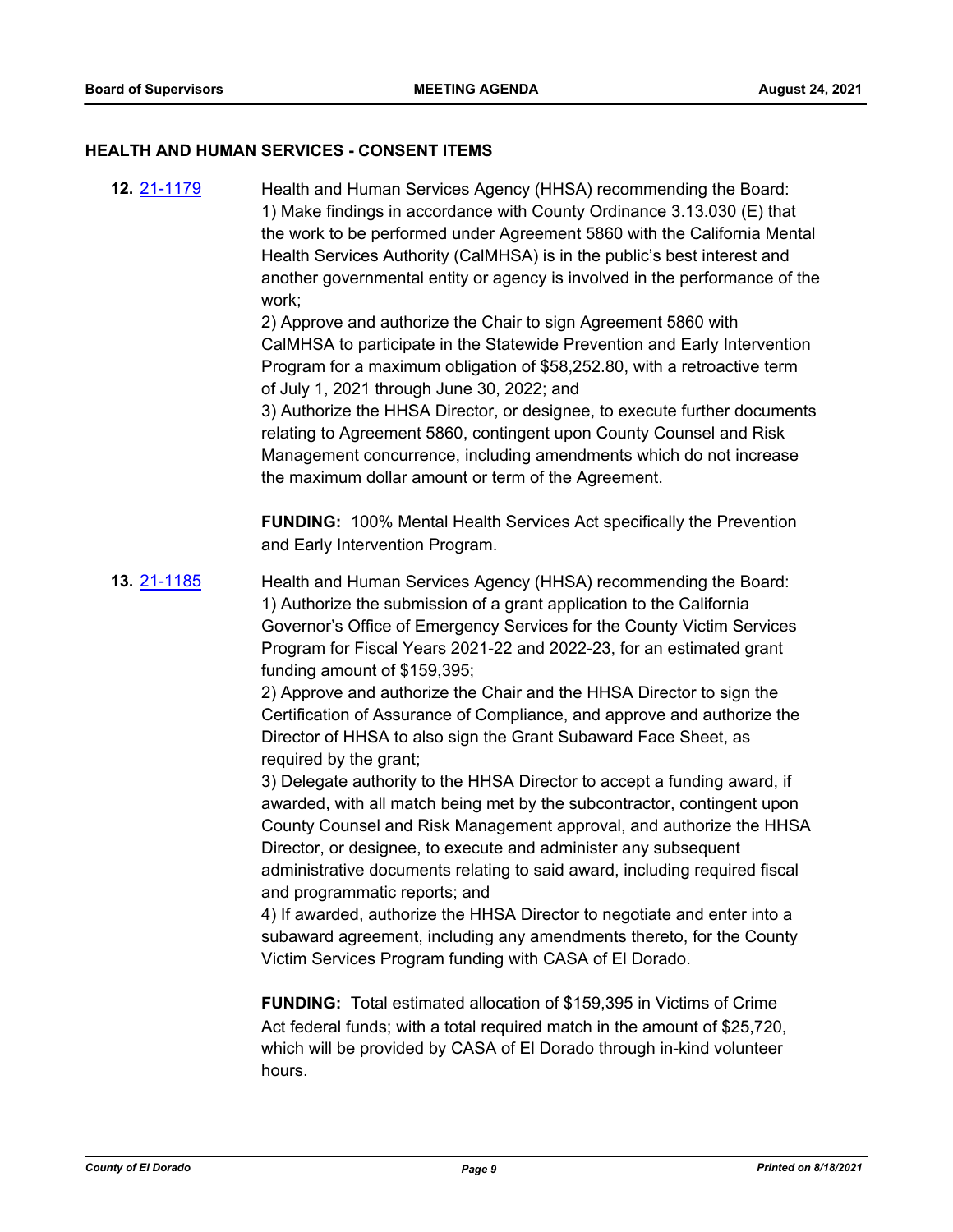**14.** [21-1189](http://eldorado.legistar.com/gateway.aspx?m=l&id=/matter.aspx?key=30084) Health and Human Services Agency (HHSA) recommending the Board: 1) Make findings in accordance with County Ordinance 3.13.030 (b) that it is appropriate to contract with Bell Data Systems, Inc. for the provision of Homeless Management Information Systems software and related services provided under Agreement 5585, as there are specialty skills, qualifications, and equipment not expressly identified in County classifications involved in the performance of the work; 2) Approve and authorize the Chair to sign Perpetual Agreement for Services 5585 with Bell Data Systems, Inc., in the amount of \$13,000, effective for a one-year term beginning November 1, 2021 and automatically renewing thereafter for one year periods with a potential five percent (5%) annual increase until terminated by one of the parties; and 3) Authorize the HHSA Director or their designee to execute further documents relating to Agreement for Services 5585, contingent upon County Counsel and Risk Management concurrence, including amendments which do not increase the maximum dollar amount or the term of the Agreement.

**FUNDING:** 100% U.S. Housing and Urban Development Grant.

**15.** [21-1204](http://eldorado.legistar.com/gateway.aspx?m=l&id=/matter.aspx?key=30099) Health and Human Services Agency (HHSA) recommending the Board: 1) Make findings in accordance with County Ordinance 3.13.030 that it is appropriate to contract with Pro-Line Cleaning Services, Inc. for the provision of janitorial services, for the Health and Human Services Agency facilities located at 3047 Briw Road and 3057 Briw Road Placerville, California, under Agreement 5780 because (A) the provision of these services are more economically and feasibly performed by outside independent Contractors at these facilities;

2) Approve and authorize the Chair to sign Agreement for Services 5780 with Pro-Line Cleaning Services, Inc., in the amount of \$275,844, for the term of three (3) years from September 1, 2021 through August 31, 2024; and

3) Authorize the Director of HHSA, or designee, to execute further documents relating to Agreement 5780, contingent upon approval by County Counsel and Risk Management, including amendments which do not increase the maximum dollar amount or term of the Agreement.

**FUNDING:** 21% Reimbursed by the Indirect Cost Rate through HHSA Programs, 20% Federal, 10% State, 11% Realignment, and 38% General Fund.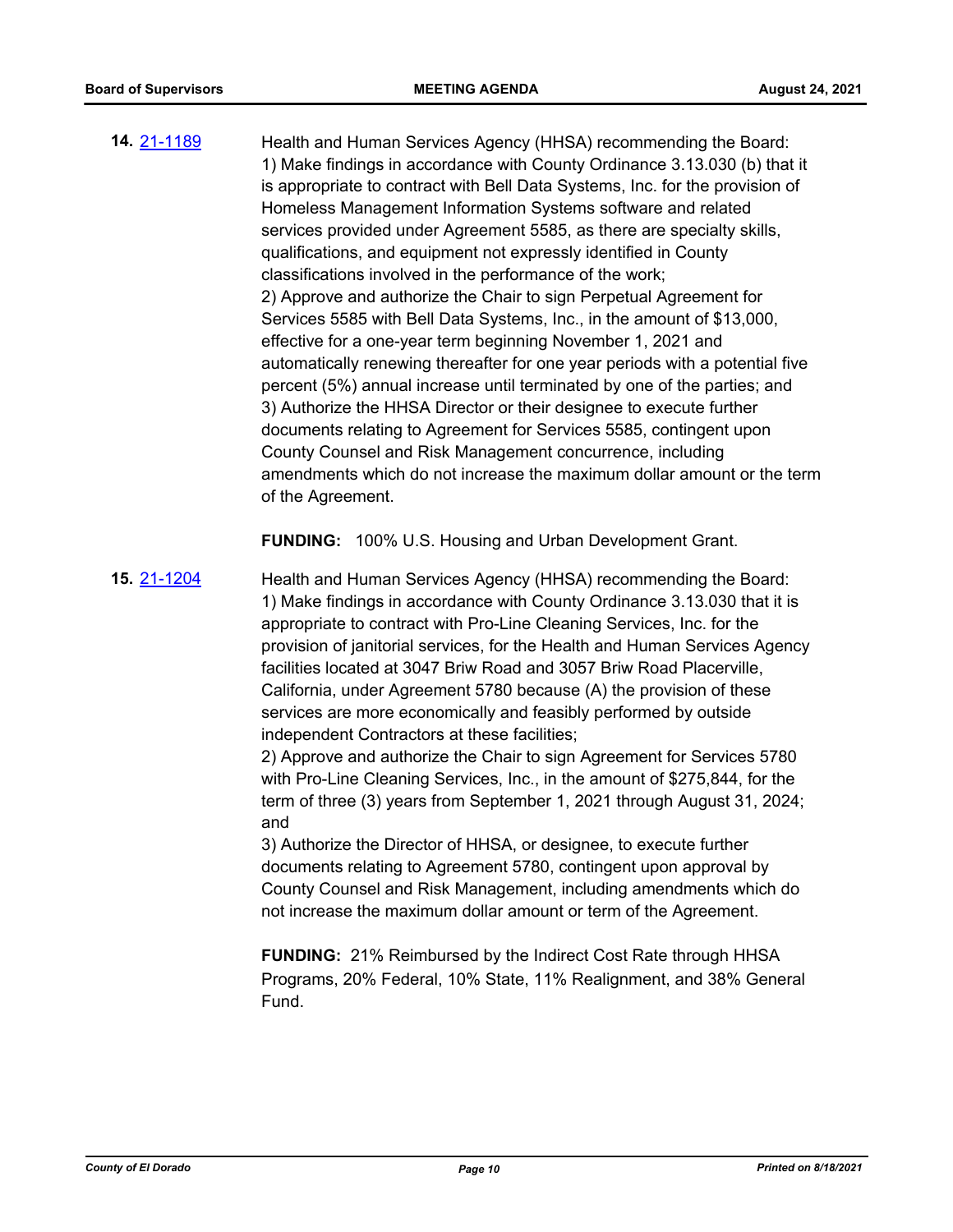**16.** [21-1226](http://eldorado.legistar.com/gateway.aspx?m=l&id=/matter.aspx?key=30121) Health and Human Services Agency (HHSA) recommending the Board: 1) Ratify the execution of Agreement 3245 with CharityLogic, Inc., for the provision of the County's 2-1-1 Information and Referral iCarol Subscription, with an initial term of three (3) years, September 6, 2018 through September 5, 2021, in the amount of \$41,470, which automatically renews for successive one (1) year periods at the end of the initial three (3) year term, subject to CharityLogic's then-current price structure; 2) Authorize the Health and Human Services Agency to pay CharityLogic, Inc., under the existing terms of Perpetual Agreement 3245, in the annual amount of \$13,578.24 for a one year-period beginning September 6, 2021; and

3) Authorize the HHSA Director or their designee to execute further documents relating to Agreement 3245, contingent upon County Counsel and Risk Management concurrence, including amendments which do not increase the maximum dollar amount.

#### **FUNDING:** General Fund.

**17.** [21-1254](http://eldorado.legistar.com/gateway.aspx?m=l&id=/matter.aspx?key=30149) Health and Human Services Agency (HHSA) recommending the Board: 1) Award Request for Qualifications 21-952-038, to the response identified as most appropriate by the evaluation panel, Volunteers of America-Northern California/Northern Nevada (VOA-NCNN), to provide operations and case management services at a homeless interim housing site, contingent on the County's purchase of an as yet-to-be determined interim housing site; and 2) Authorize HHSA to negotiate a three (3) year Agreement for Services,

that will be brought back to the Board for approval, with VOA-NCNN in an estimated annual amount of \$326,112.45, for fiscal years 2021-22, 2022-23, and 2023-24.

**FUNDING:** 100% State and Federal Homeless Grants.

**18.** [21-1265](http://eldorado.legistar.com/gateway.aspx?m=l&id=/matter.aspx?key=30160) Health and Human Services Agency recommending the Board adopt and authorize the Chair to sign a Proclamation recognizing August 2021 as "Breastfeeding Awareness Month" in the County of El Dorado.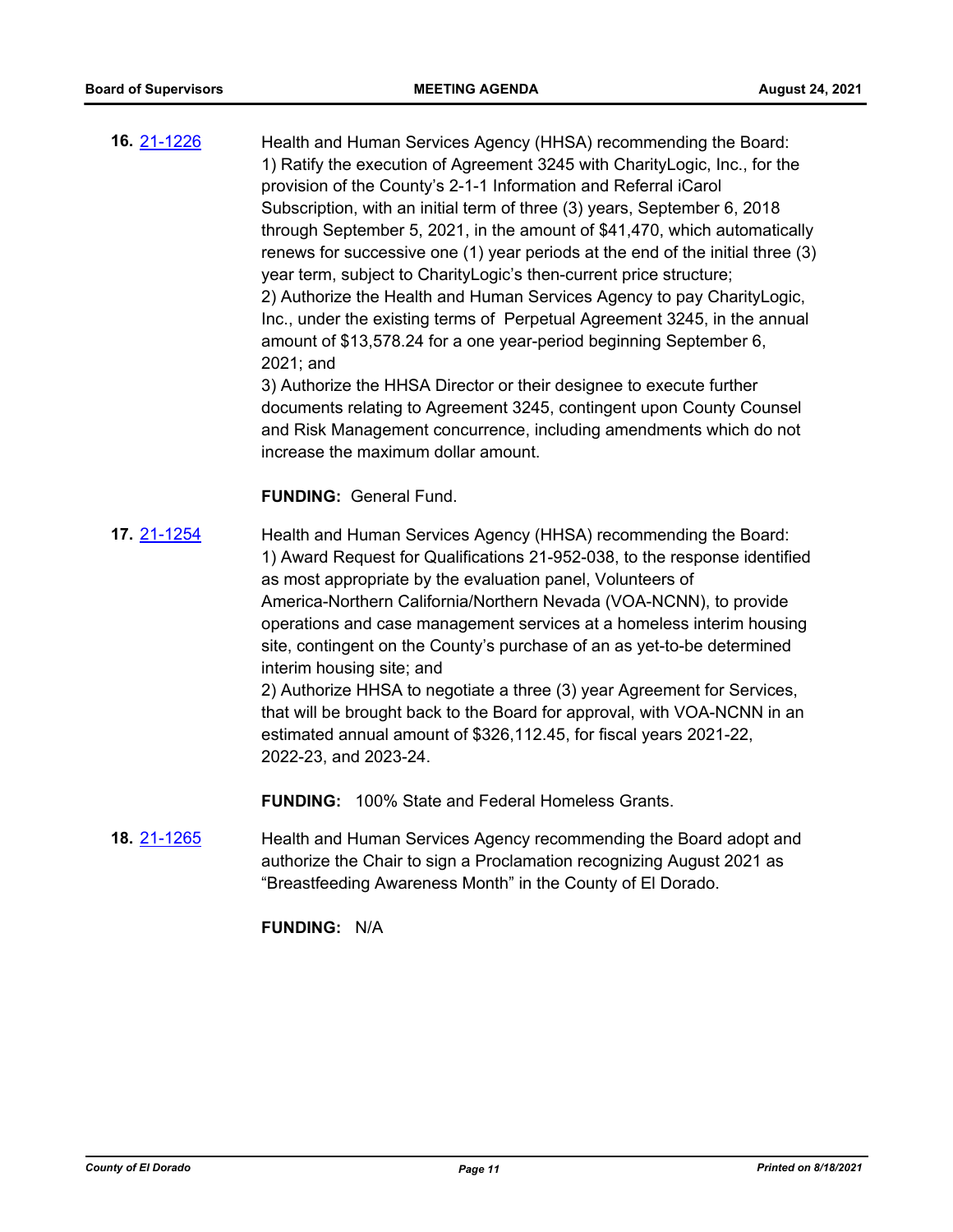**19.** [21-1278](http://eldorado.legistar.com/gateway.aspx?m=l&id=/matter.aspx?key=30173) Health and Human Services Agency (HHSA) recommending the Board: 1) Approve and authorize the Chair to sign non-financial Business Associate Agreement (BAA) 5879 with Zoom to ensure that the video communication services they provide to HHSA's clients are HIPAA compliant, for a term to begin upon final execution and continue until terminated; 2) Authorize the HHSA Director, or designee, to execute further documents including amendments, contingent upon County Counsel and Risk Management concurrence, relating to BAA 5879; and 3) Authorize and direct the Chief Administrative Office Procurement and Contracts Division to accept Zoom's Deputy General Counsel,

Commercial, DocuSign signature as binding on BAA 5879.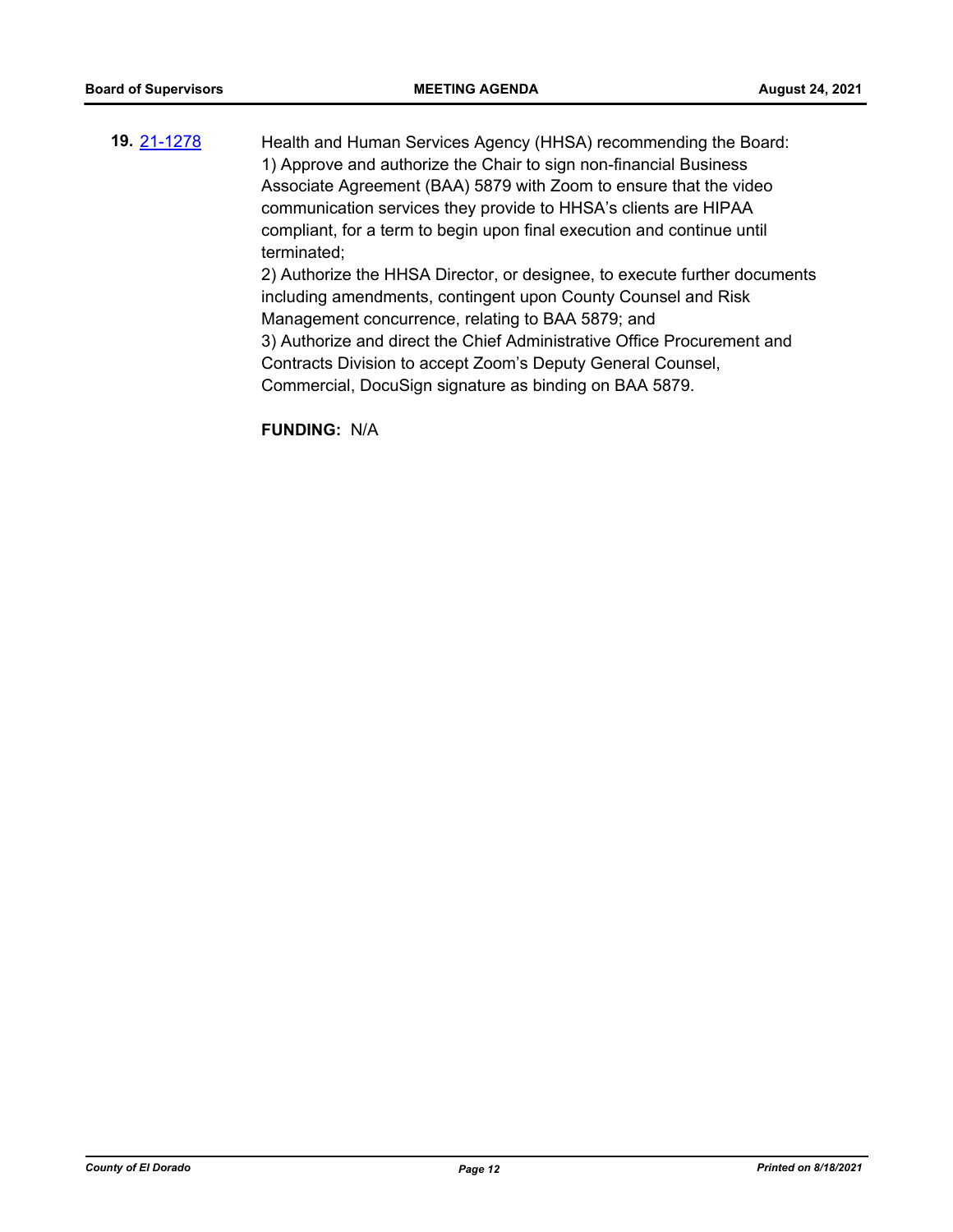#### **LAND USE AND DEVELOPMENT - CONSENT ITEMS**

**20.** [21-1291](http://eldorado.legistar.com/gateway.aspx?m=l&id=/matter.aspx?key=30186) Planning and Building, Cemeteries Division, County Cemetery Director recommending the Board make the following appointment to the Cemetery Advisory Committee: Appoint Nichole Jordan, Archaeologist Representative (Vacant), Term Expiration 08/24/2023.

### **FUNDING:** N/A

## **END CONSENT CALENDAR**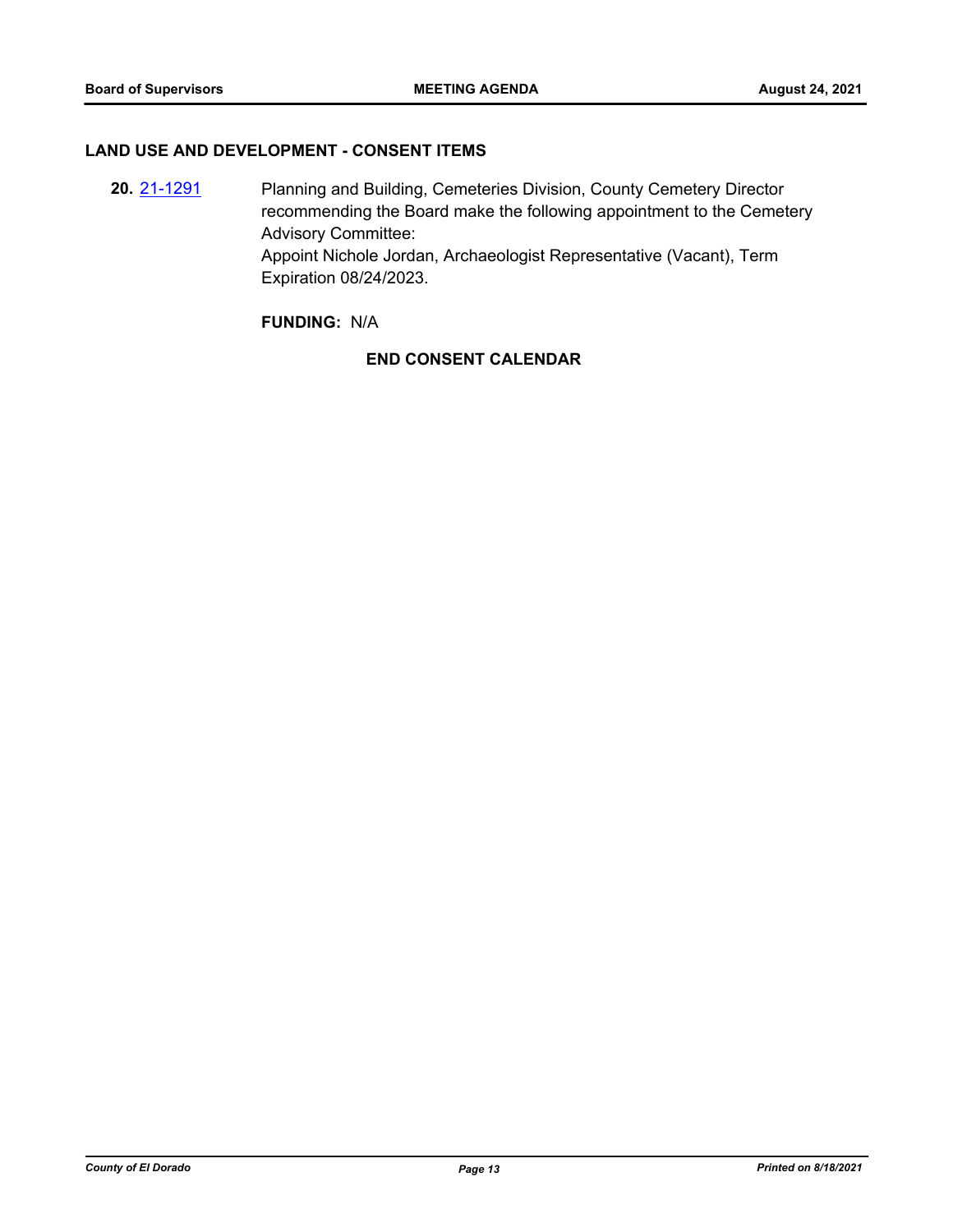#### **DEPARTMENT MATTERS (Items in this category may be called at any time)**

#### **9:30 A.M. TIME ALLOCATION (Items will not be heard prior to time stated)**

**21.** [21-1319](http://eldorado.legistar.com/gateway.aspx?m=l&id=/matter.aspx?key=30214) Broadband Ad Hoc Committee, in coordination with the Chief Administrative Office and Planning and Building, Economic Development Division, recommending the Board:

> 1) Receive and file a presentation and report from NEO Connect focusing on Broadband planning efforts and a breakdown of Broadband grant funding sources which include with American Rescue Plan Act funds, the Infrastructure Bill and/or State funds and what the associated costs would be; and

2) Consider allocating \$10 million of American Rescue Plan Act funds either at this time or in the future for Broadband projects, and direct staff to continue to pursue other funding opportunities.

**FUNDING:** American Rescue Plan Act, Transient Occupancy Tax.

#### **11:00 A.M. TIME ALLOCATION (Items will not be heard prior to time stated)**

**22.** [21-1262](http://eldorado.legistar.com/gateway.aspx?m=l&id=/matter.aspx?key=30157) Planning and Building Department recommending the Board: 1) Approve the **Introduction** (First Reading) of Ordinance **5146** amending Title 5 - County Business Taxes, Licenses and Regulations of the El Dorado County Ordinance Code, Chapter 5.56 - Vacation Home Rentals, adding Section 5.56.056 - Vacation Home Rental Clustering; and 2) Waive the full reading of the Ordinance, read by title only and continue this matter to August 31, 2021, for **Final Passage** (Second Reading).

#### **FUNDING:** N/A

#### **1:00 P.M. - TIME ALLOCATION (Items will not be heard prior to the time stated)**

#### **OPEN FORUM**

Open Forum is an opportunity for members of the public to address the Board of Supervisors on subject matter that is not on their meeting agenda and within their jurisdiction. Public comments during Open Forum are limited to three minutes per person. The total amount of time reserved for Open Forum is 20 Minutes.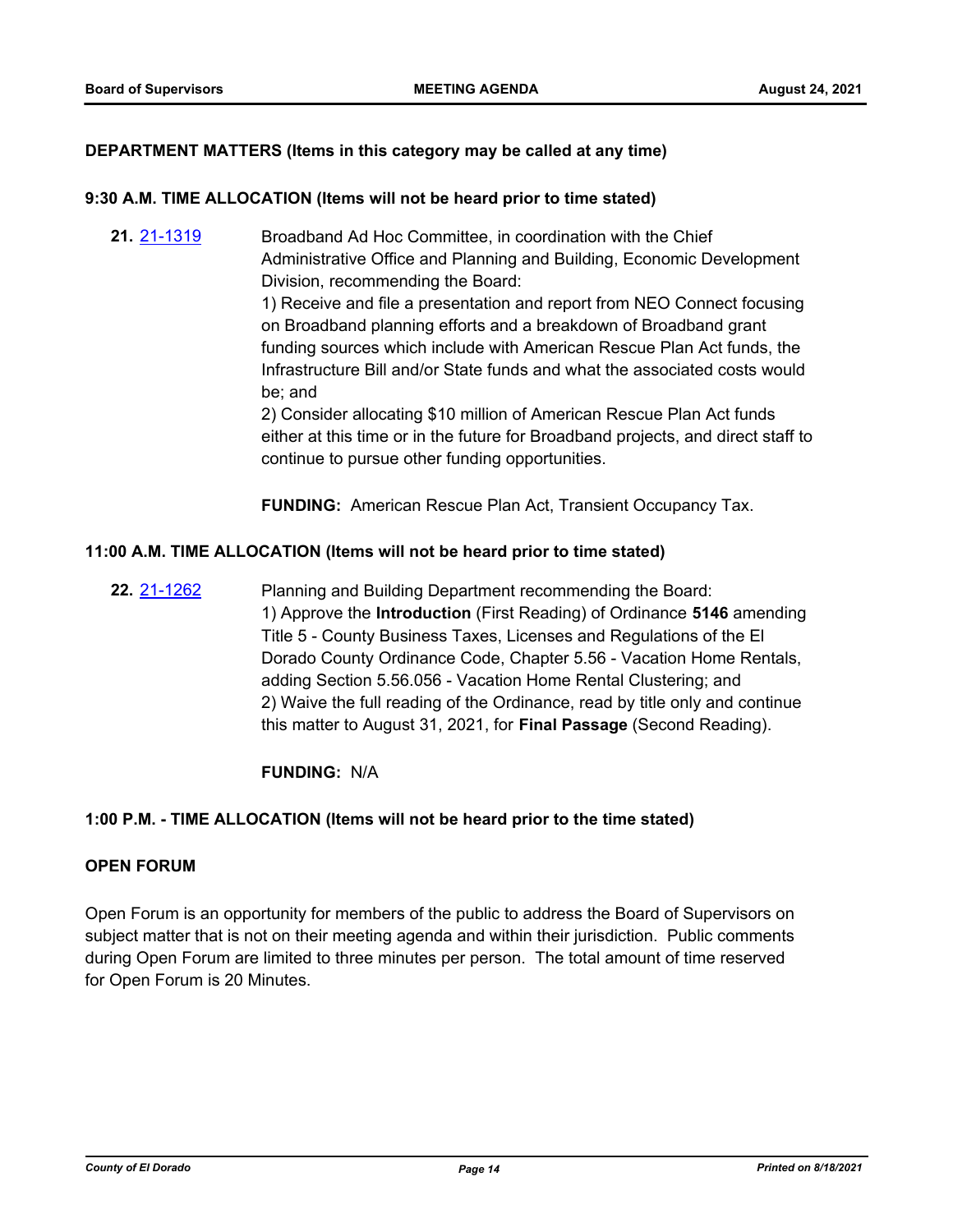#### **2:00 P.M. TIME ALLOCATION (Items will not be heard prior to the time stated)**

**23.** [21-1306](http://eldorado.legistar.com/gateway.aspx?m=l&id=/matter.aspx?key=30201) **HEARING** - Auditor-Controller recommending the Board authorize the disbursement of the excess proceeds from the sale of tax-defaulted property as provided in Attachment B and authorize the Auditor to notify all valid claimants of the Board's action(s).

**FUNDING:** N/A

#### **ITEMS TO/FROM SUPERVISORS (May be called at any time during the meeting)**

**CAO UPDATE (May be called at any time during the meeting)**

**ADJOURNMENT**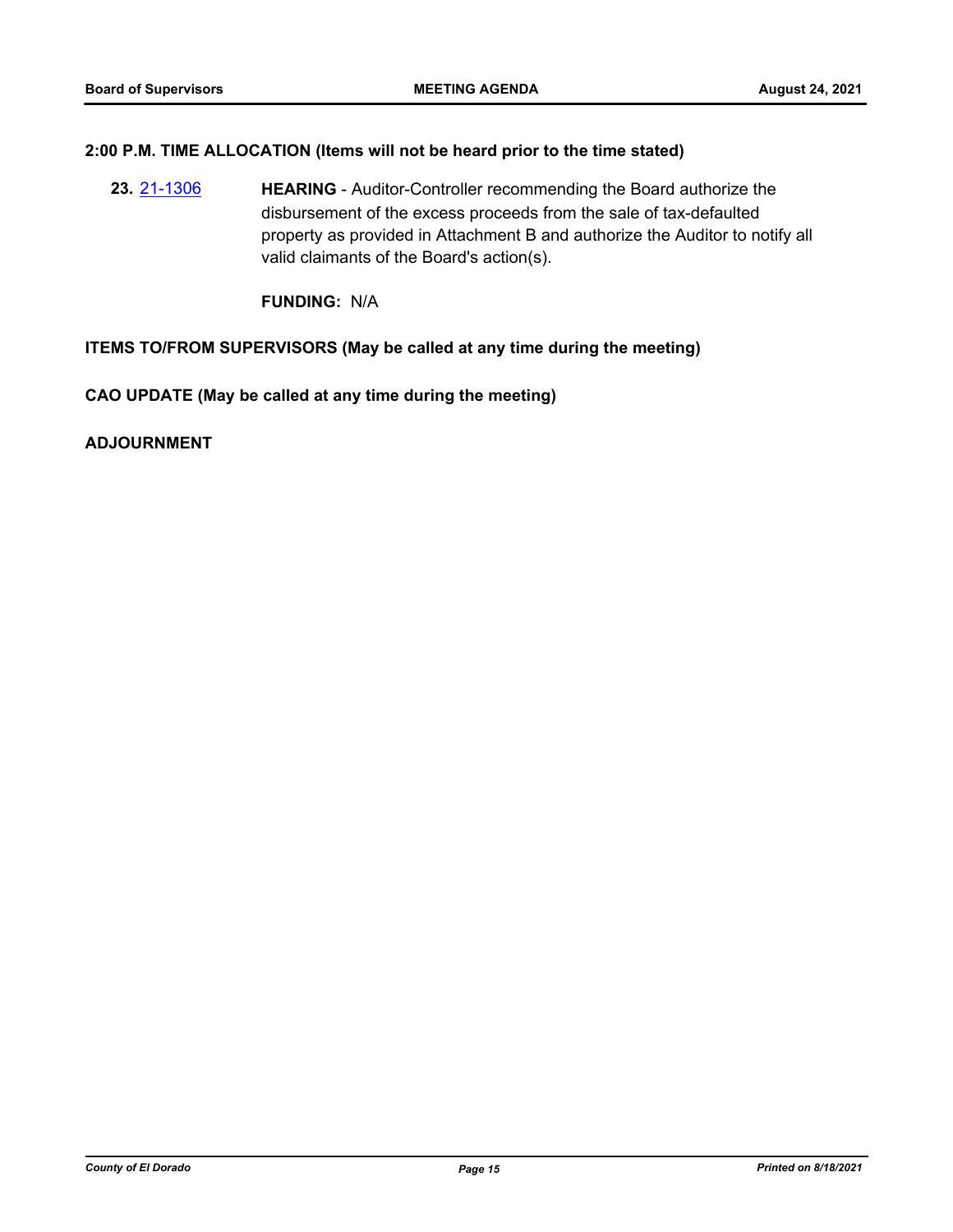## **CLOSED SESSION**

| 24 21-1357 | <b>Pursuant to Government Code Section 54957- Public Employee</b> |
|------------|-------------------------------------------------------------------|
|            | Discipline/Dismissal/Release (Est. Time: 20 Min.)                 |

**25.** [21-1364](http://eldorado.legistar.com/gateway.aspx?m=l&id=/matter.aspx?key=30259) **Pursuant to Government Code Section 54957- Public Employee Performance Evaluation.** Title: Director of Human Resources. (Est. Time: 15 Min.)